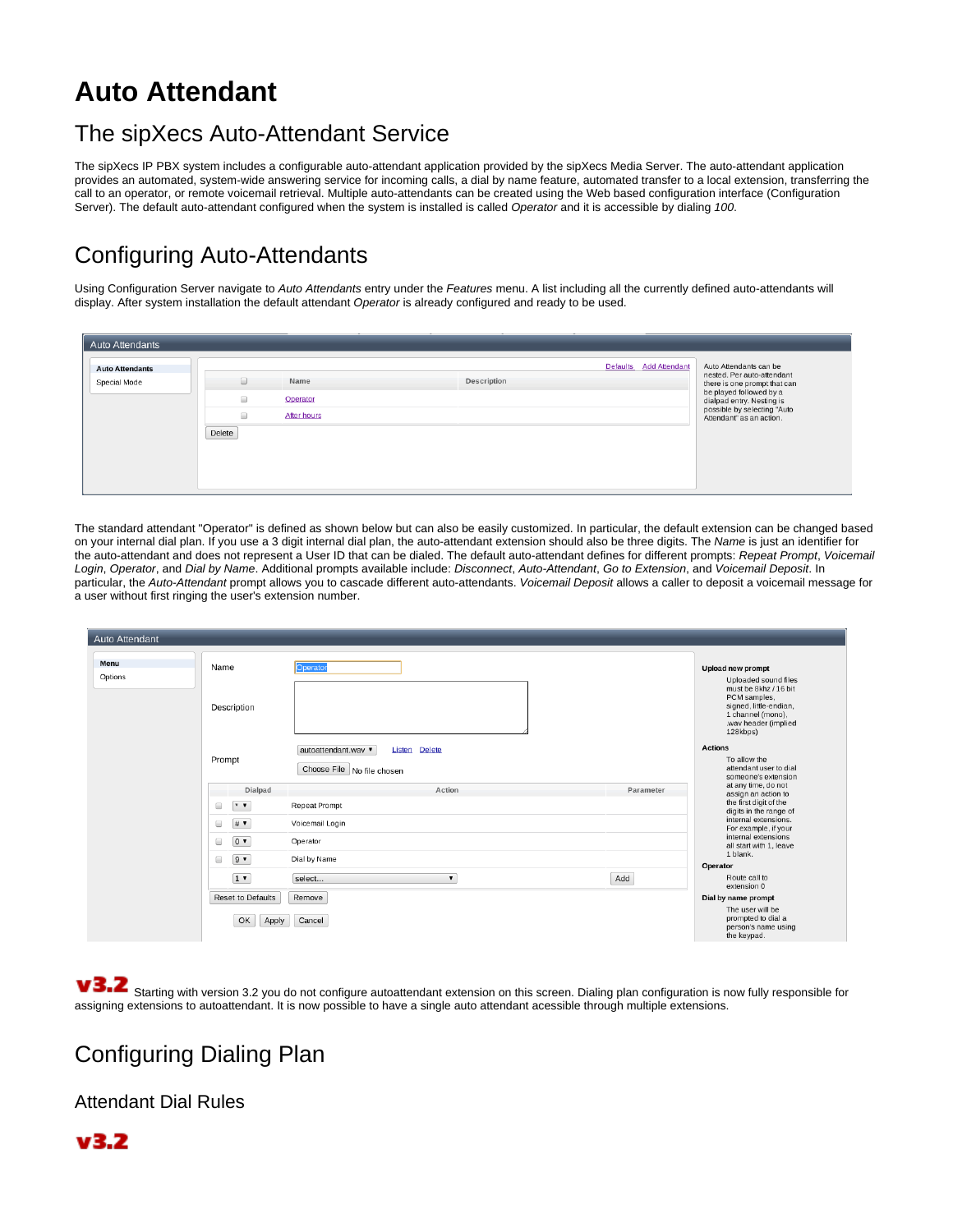You need to configure attendant dialing rules in order to associate extension with autoattendant. Dialing plan also gives you the option of assigning aliases to your attendants.

Click [here](https://wiki.ezuce.com/display/~xmlscott/How+to+configure+Dial+Plans#HowtoconfigureDialPlans-AutoAttendantDialingRule) for more information about attendant dialing rule.

#### Internal Dialing



 $V<sub>2.8</sub>$ 

The Internal Dialing rule allows the definition of the default auto-attendant to be used by the system, as well as auto-attendant aliases (default: operator, 0). **Note:** Alias are case sensitive.

{{Box Important|When a call is not picked up it is transferred to voicemail. The caller then is given the option to press "0" to talk to an operator. When pressing "0" the call is effectively transferred to sip:operator@<domain.com>. If the default auto-attendant is assigned the alias operator then callers will be transferred to the default auto-attendant. If instead you would like callers to be transferred to a real person, the alias operator has to be assigned to this person. Aliases have to be unique, so that an alias can only be assigned to one person or extension. If you would like to have several phones ring when a caller presses "0" either assign the user with the alias operator to several phones or assign the alias operator to a hunt group and configure parallel forking. |}

Go to Dial Plans then open Internal. Several instances of the dialing rule Internal Dialing can be used.

| <b>Dial Rule</b>       |                                   |                                                                                                                                                        |
|------------------------|-----------------------------------|--------------------------------------------------------------------------------------------------------------------------------------------------------|
| Enabled                | $\overline{\mathbf{v}}$           |                                                                                                                                                        |
| Name                   | Voicemail                         |                                                                                                                                                        |
|                        | Default voicemail dialing plan    |                                                                                                                                                        |
| Description            |                                   |                                                                                                                                                        |
|                        | Internal station extension length | 3                                                                                                                                                      |
|                        |                                   | Number of digits used for internal extensions in your installation. Add<br>another voicemail rule if you have phones with different length extensions. |
| Voicemail extension    |                                   | 101                                                                                                                                                    |
|                        |                                   | Extension to dial to call voicemail. Leave empty to disable voicemail.                                                                                 |
| Voicemail inbox prefix |                                   | 8<br>Dial voicemail prefix followed by an internal extension to directly call voicemail                                                                |
|                        |                                   | for that extension. Leave empty to disable.                                                                                                            |
| Voicemail type         |                                   | Internal Voicemail Server                                                                                                                              |
| Voicemail host         |                                   | Only one voicemail type can be configured on a system.                                                                                                 |
|                        |                                   | IP address or name of the voicemail server. Leave empty if the voicemail<br>server runs on the same computer as the call server.                       |
| Schedule               | Always '                          |                                                                                                                                                        |
| OK                     | Apply<br>Cancel                   |                                                                                                                                                        |

**Note:** Make sure you activate the dial plan in order for changes to become effective.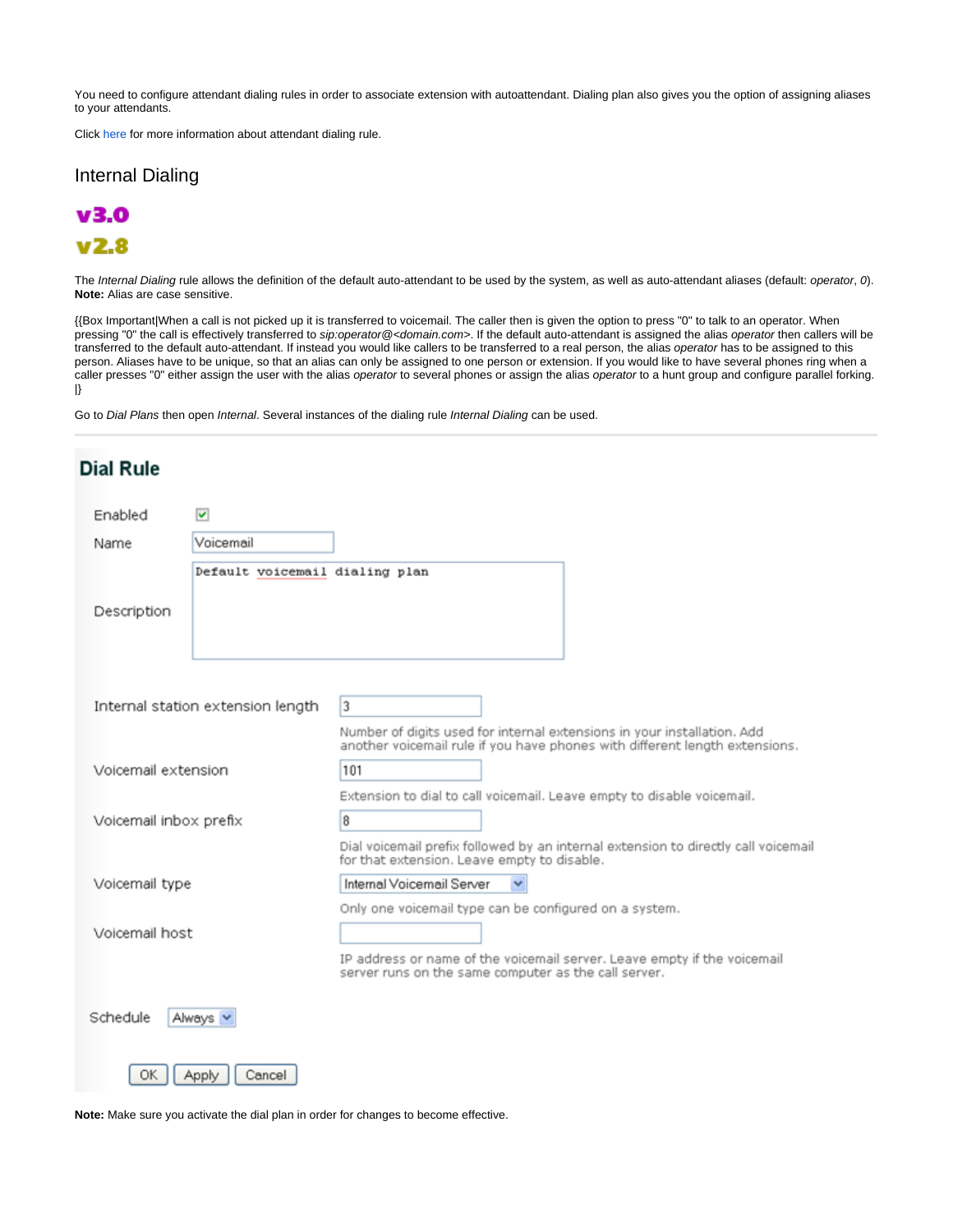## Special Auto Attendant

## $v3.2$

Starting with version 3.2 you can override default auto attendant selection. This is particularly useful if you want to temporarily redirect all calls to a single, "emergency" auto attendant. In order to do that select Special autoattendant from the drop down menu and click "use special auto attendant" radio button. After you press Activate sipXconfig will configure the system to use a single auto attendant and ignore all other attendants configured in dial plan.

In order to revert to normal operation select "use auto attendant configured in dial plan" and click Apply.

Please note that sipXconfig cannot determine if system has a special auto attendant already selected. Special Auto Attendant screen can be only used to set special auto attendant. It does no provide any information, if special auto attendant mode is activated and - if that's the case - which auto attendant is selected.

| <b>Auto Attendants</b>                 |                                                                                                                                         |                                                                                                                                                                                                                                                                               |
|----------------------------------------|-----------------------------------------------------------------------------------------------------------------------------------------|-------------------------------------------------------------------------------------------------------------------------------------------------------------------------------------------------------------------------------------------------------------------------------|
| Auto Attendants<br><b>Special Mode</b> | So Use the auto attendant configured in the dial plan<br>So Use the special auto attendant<br>select<br>Special auto attendant<br>Apply | Use special auto attendant to<br>temporarily overwrite the<br>auto attendant configuration.<br>By default the auto attendant<br>is selected based on the<br>auto attendant dialing rules.<br>If the special auto attendant<br>is activated it is used to<br>handle all calls. |

## How to enable Users to be listed in the Auto-Attendant?

To include a sipX user in the Auto-Attendant?s dial by name directory, the user has to have the respective permission. Permissions can either be defined for users individually or the user must be a member of a group with such permissions (default permission Attendant Directory: disabled).

| <b>User Group Settings</b>                              |                                      |                                                               |                                                                                                                                                 |
|---------------------------------------------------------|--------------------------------------|---------------------------------------------------------------|-------------------------------------------------------------------------------------------------------------------------------------------------|
| Configure<br>Unified Messaging<br>Schedules             | Permissions                          |                                                               |                                                                                                                                                 |
| Conference<br><b>External User</b>                      | <b>General Permission</b>            |                                                               |                                                                                                                                                 |
| <b>Speed Dials</b><br>Music On Hold                     | Superadmin Access                    | $\Box$                                                        | (Default: unchecked)<br>User can log into administration interface.                                                                             |
| <b>Permissions</b><br>Caller ID                         | Change PIN from IVR                  | $\checkmark$                                                  | (Default: checked)<br>User can change PIN value from Voicemail system. PIN is used to log into voicemail system and web interface. PIN does not |
| Personal Auto-Attendant<br>Instant Messaging<br>MyBuddy | Configure Personal Auto<br>Attendant | $\blacktriangledown$                                          | affect the password phones use to authenticate with registration server.<br>(Default: checked)                                                  |
| Call Forwarding                                         |                                      |                                                               | User can configure personal auto attendant                                                                                                      |
|                                                         | Configure Music on Hold              | $\checkmark$                                                  | (Default: checked)<br>User can configure music on hold                                                                                          |
|                                                         | Subscribe to Presence                | $\checkmark$                                                  | (Default: checked)<br>User can monitor the presence status of other users                                                                       |
|                                                         | <b>Call Permission</b>               |                                                               |                                                                                                                                                 |
|                                                         | 900 Dialing                          | $\qquad \qquad \Box$                                          | (Default: unchecked)                                                                                                                            |
|                                                         | <b>Attendant Directory</b>           | User can dial 900 numbers<br>≘<br>List user in Auto Attendant | (Default: unchecked)                                                                                                                            |

## Configuring the Gateway

There are different ways of how to handle incoming calls from the PSTN. Typically calls placed to the company number are routed to an auto-attendant, where the caller has the option to reach an operator if necessary but otherwise can reach an extension directly or dial by name.

Therefore, the gateway needs to be told which extension to call for incoming calls. The default setting is to configure the gateway to route incoming calls to the extension of the default auto-attendant Operator (I.e. send calls to extension 100 or alias operator).

## Auto Attendant Customizations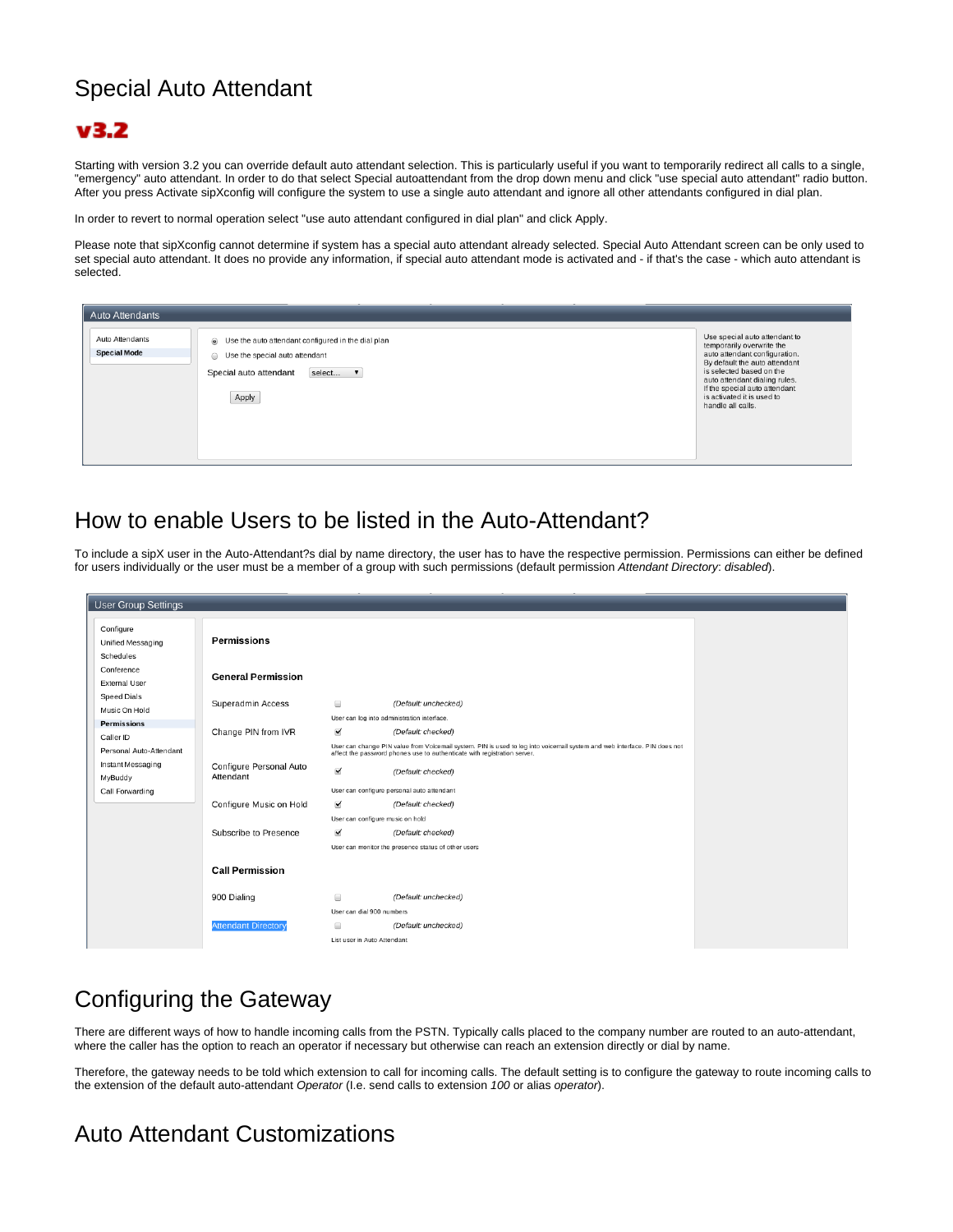The Auto-Attendant application provides the complete set of pre-recorded prompts that play to callers. A prompt may provide information only or present options which a caller can select using the phone's key pad.

The caller experience can be customized by changing the call sequence, the options available to callers, as well as the prompts played.

- Generic system greeting: "Welcome to the Communication System."
- Initial Auto Attendant prompt: "If you know your party's extension, you may dial it at any time. To dial by name, press 9. To reach the company operator, press 0."
- Options and call sequence that correspond to the default auto-attendant

## Changing the Generic System Greeting

The generic system greeting that plays to all callers by default is ?Welcome to the — Communication System.? To replace this informational prompt, you can record a set of greetings, each appropriate for a different situation, and specify which greeting the auto-attendant should play.

You can record the following different types of system-wide greetings:

- Standard greeting
- After hours greeting
- Special occasion greeting

**TIP!** You can replace the initial auto-attendant prompt with one that includes a welcome statement, rather than playing two different prompts in sequence.

You use the sipX Voicemail application to record system greetings. As a result, the Voicemail application must be set up before you can proceed.

To change the generic system greeting:

- 1. Script your new standard, after hours, or special occasion greeting.
- 2. Select an end user to record the greeting.
- 3. In the sipX interface for administrators, select the user that represents that end user. In the Permissions category, set the User can record system prompts permission to ENABLE.
	- If this user does not have a voicemail inbox, you must also set the User has voicemail inbox permission to ENABLE.
- 4. Save the change.
- 5. The end user logs in to his or her voicemail inbox from a phone. The main voicemail menu for that user will include a system administration option. 6. The end user follows the prompts that play:
	- a. Press 7 to access system administration.
		- b. Press 1 to manage system greetings.
		- c. Select a greeting type to record.
- 7. When the end user completes and accepts the recording, the newly recorded prompt immediately begins to play to all callers.
- 8. Optionally, the end user can repeat this process to record a different system greeting, such as an after hours or weather emergency greeting.
- 9. To select the greeting that plays to callers, the end user follows the prompts to select one of the previously recorded system greetings.
	- a. Press 7 to access system administration.
		- b. Press 1 to manage system greetings.
		- c. Press 4 to select the system-wide greeting.
		- d. Select the greeting to play.

#### Changing the Initial Auto Attendant Prompt

The initial Auto Attendant prompt plays immediately after the system greeting. By default, this prompt is ?If you know your party's extension, you may dial it at any time. To dial by name, press 9. To reach the company operator, press 0."

You can:

- Replace this prompt with a new prompt that describes the same options.
- Replace this prompt with a different prompt that describes different options. For example, you could add an option that lets callers transfer to your company help desk by dialing 1. To customize the options available with this prompt, see page 17.
- Prevent this prompt from playing at all.

## Replacing the initial prompt

To replace the initial Auto Attendant prompt:

- 1. Script the new prompt.
- 2. If required, change the options available with the new prompt. See page 17.
- 3. Select an end user to record the prompt.
- 4. In the sipX interface for administrators, select the user that represents that end user. In the Permissions category, set the User can record system prompts permission to ENABLE.

If this user does not have a voicemail inbox, you must also set the User has voicemail inbox permission to ENABLE.

- 1. Save the change.
- 2. The end user logs in to his or her voicemail inbox from a phone. The main voicemail menu for that user will include a system administration option.
- 3. The end user follows the prompts that play:
	- a. Press 7 to access system administration.
	- b. Press 2 to manage the Auto Attendant prompt.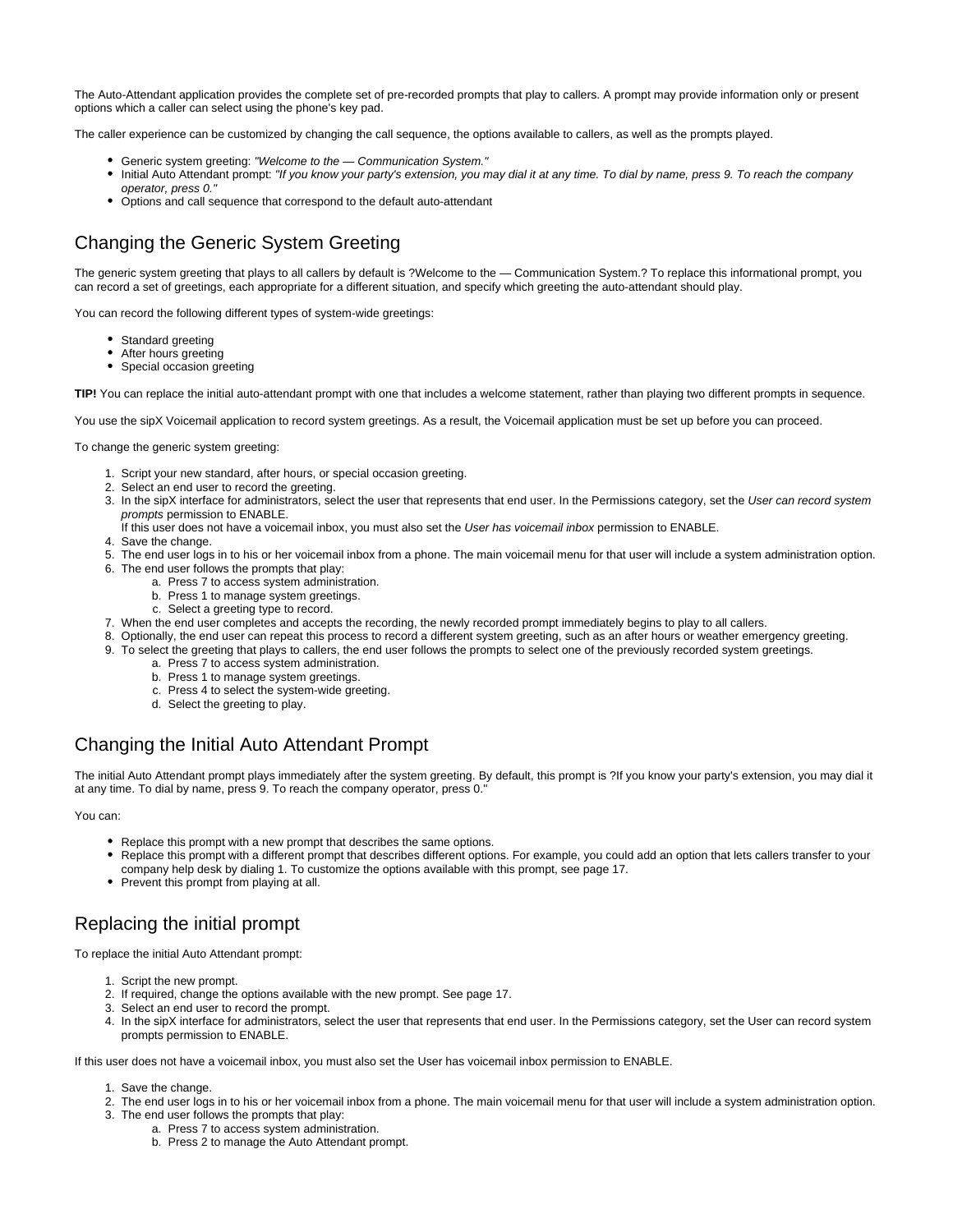c. Press 1 to record the Auto Attendant prompt.

4. When the end user completes and accepts the recording, the newly recorded prompt immediately begins to play to all callers.

#### Preventing the initial prompt from playing

To prevent the initial Auto Attendant prompt from playing to callers:

- 1. Enable the User can record system prompts permission for an end user.
- 2. Using a phone, that end user logs in to his or her voicemail inbox. The main voicemail menu includes a system administration option.
- 3. The end user follows the prompts that play:
	- a. Press 7 to access system administration.
		- b. Press 2 to manage the Auto Attendant prompt.
		- c. Press 3 to prevent the initial Auto Attendant prompt from playing.

### Changing Initial Auto Attendant Options

If you customize the initial Auto Attendant prompt, you can customize the options that are available to callers when the initial Auto Attendant prompt plays. By default, these options match the description provided by the initial Auto Attendant prompt: pressing 0 transfers the caller to the operator, and pressing 9 triggers the dial by name series of prompts. Another, unstated option allows callers to transfer to voicemail by pressing #.

To customize the options available when this prompt plays, you associate one of the dial pad buttons on a touch tone phone?0 through 9, star  $\uparrow$ , and pound (#)?with one of these functions:

<table width="85%"> <tr bgcolor="#cccccc"> <td>**Function**</td><td>**Description**</td>  $<$ /tr $>$ <tr bgcolor="#cccccc"> <td>dialbyname</td><td>Plays the supplied dial by name prompt sequence</td> </tr> <tr bgcolor="#cccccc"><td>repeatprompt</td><td>Replays the initial Auto Attendant prompt</td></tr> <tr bgcolor="#cccccc"><td>voicemail</td><td>Transfers the caller to voicemail</td></tr> <tr bgcolor="#cccccc"><td>transfertoextension</td><td>Transfers the caller to a specified address</td></tr> <tr bgcolor="#cccccc"><td>hangup</td><td>Disconnects the call</td></tr> <tr bgcolor="#cccccc"><td>none</td><td>No action. If the caller presses the button associated with this function, the initial Auto Attendant prompt replays<  $/td$ </tr> </table> By default, the initial Auto Attendant options are: <table width="85%"> <tr bgcolor="#cccccc"> <td>**Function**</td><td>**Button**</td>  $<$ /tr $>$ <tr bgcolor="#cccccc"> <td>transfertoextension, with a defined address of sip:operator@<your\_domain></td><td>0</td>  $<$ /tr $>$ <tr bgcolor="#cccccc"> <td>dialbyname</td><td>9</td>  $<$ /tr $>$ <tr bgcolor="#cccccc"> <td>repeatprompt</td><td>\*</td></tr> <tr bgcolor="#cccccc"> <td>voicemail</td><td>#</td>  $<$ /tr $>$ </table> To change these options, you modify a VXML precursor file named root.vxml.in on your sipX server. This file refers to values for Global Definitions.

**TIP!** Do not make edits directly to the root.vxml file. This file is generated dynamically from its precursor file, root.vxml.in.

To set up an option, you define two VXML variables for each dial pad button you want to enable in the root.vxml.in file:

aa\_option\_<br/>>buttonID>

Specifies the function to associate with the button in the format:

```
<var name="aa_option_<buttonID>" expr="'<function>'" />
```
#### For example:

<var name="aa\_option\_0" expr="'transfertoextension'" />